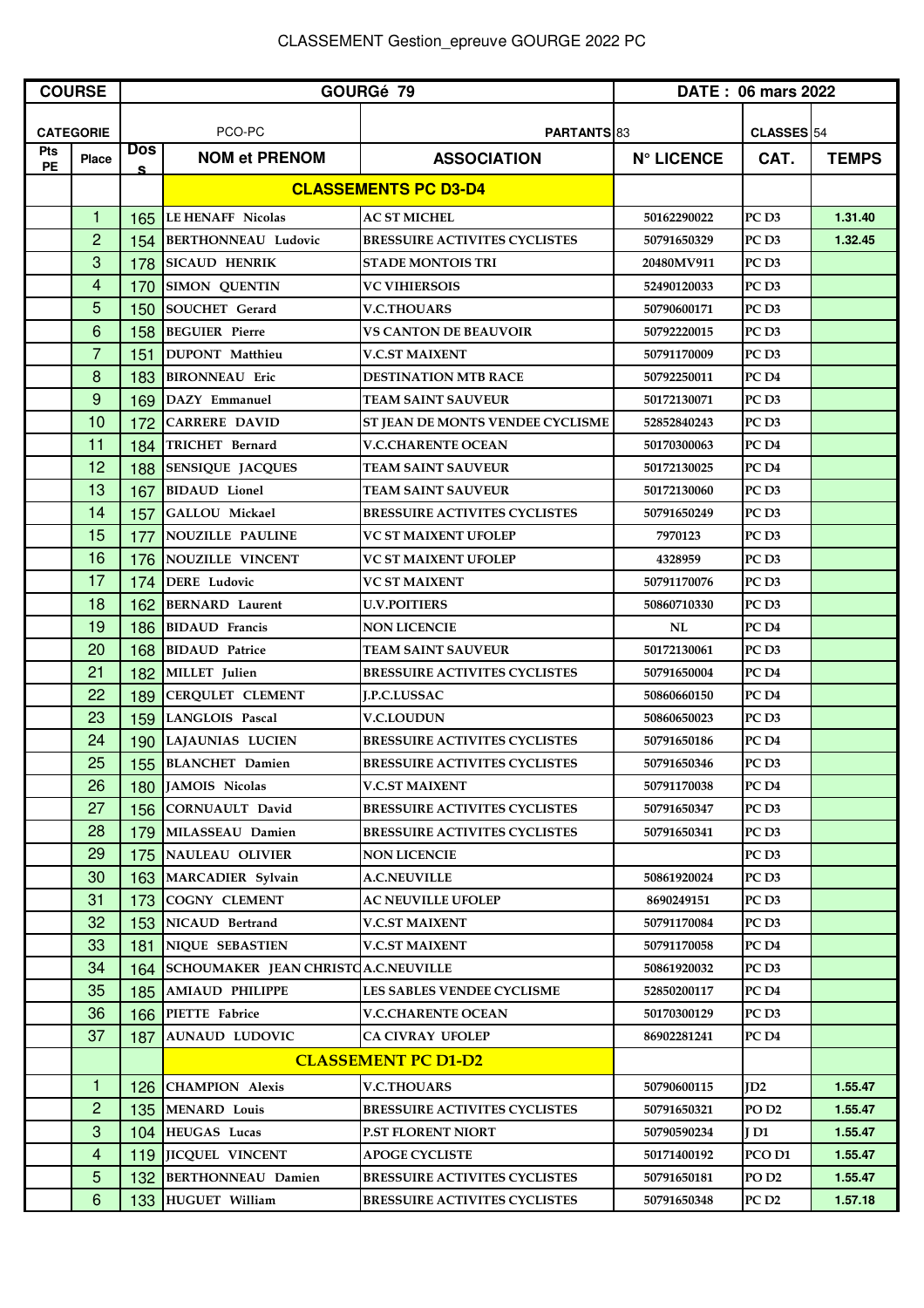| 7              |     | 115 BONNIN David             | <b>C.C.VERVANT</b>                   | 50170790008 | PO <sub>D1</sub>  |  |
|----------------|-----|------------------------------|--------------------------------------|-------------|-------------------|--|
| 8              |     | 113 SIMONNET Romain          | <b>U.V.POITIERS</b>                  | 50860710393 | PC <sub>D1</sub>  |  |
| 9              |     | 109 GOULEAU Paul             | <b>BRESSUIRE ACTIVITES CYCLISTES</b> | 50791650258 | ID1               |  |
| 10             | 121 | MOREAU Sasha                 | <b>V.C.CHATILLONNAIS</b>             | 50790820138 | ID2               |  |
| 11             | 138 | <b>BONNIN Matheo</b>         | <b>C.C.VERVANT</b>                   | 50170790001 | PC <sub>D2</sub>  |  |
| 12             |     | 129 REVELLI Hugo             | <b>V.C.THOUARS</b>                   | 50790600178 | PC <sub>D2</sub>  |  |
| 13             |     | 124 GRANDRIE Martin          | <b>P.ST FLORENT NIORT</b>            | 50790590193 | ID2               |  |
| 14             |     | 128 MARCELO CYRIL            | <b>V.C.THOUARS</b>                   | 50790600167 | PO <sub>D</sub> 2 |  |
| 15             |     | 130 THIOLLET Corentin        | <b>V.C.THOUARS</b>                   | 50790600174 | PC <sub>D2</sub>  |  |
| 16             |     | 106 DESPEIGNES Patrick       | <b>V.C.THOUARS</b>                   | 50790600013 | PO D1             |  |
| 17             |     | 110 FERRON David             | <b>U.V.POITIERS</b>                  | 50860710049 | PO <sub>D1</sub>  |  |
| 18             |     | 140 MARTIN Jean Noel         | <b>US DACQUOISE</b>                  | 50401620046 | PO <sub>D2</sub>  |  |
| 19             |     | 108 GELLE Jules              | <b>BRESSUIRE ACTIVITES CYCLISTES</b> | 50791650339 | PC <sub>D1</sub>  |  |
| 20             |     | 122 RIVALIERE Leo            | <b>V.C.CHATILLONNAIS</b>             | 50790820157 | PO <sub>D</sub> 2 |  |
| 21             |     | 143 DERE BENJAMIN            | <b>DESTINATION MTB RACE</b>          | 50792250002 | PC <sub>D2</sub>  |  |
| 22             | 131 | BERTHELOT Evan               | <b>BRESSUIRE ACTIVITES CYCLISTES</b> | 50791650299 | ID2               |  |
| 23             |     | 123 BOUARD Antoine           | P.ST FLORENT NIORT                   | 50790590272 | PC D2             |  |
| 24             |     | 102 CHALMETTE Charley        | A.C. JARNAC AIGRE ROUILLAC           | 50160110206 | PO D1D            |  |
| 25             |     | 116 HOUEIX ROMAIN            | <b>BEAUPREAU VELO SPORT</b>          | 52490270369 | PO <sub>D1</sub>  |  |
| 26             | 117 | <b>BILLY DOMINIQUE</b>       | <b>ACS VOUILLE UFOLEP</b>            | 8660198269  | PC <sub>D1</sub>  |  |
| 27             |     | <b>142 GRELLIER GREGOIRE</b> | <b>VC LOUDUN</b>                     | 50860650043 | PC D2             |  |
| 28             | 103 | <b>AUBINEAU</b> Guillaume    | <b>V.C.CHATILLONNAIS</b>             | 50790820010 | PO D1             |  |
| 29             |     | <b>149 GOUIN ALEXANDRE</b>   | <b>VC LOUDUN</b>                     | 50860650060 | PC <sub>D1</sub>  |  |
| 30             |     | 139 FONTENEAU Aurelien       | TEAM SAINT SAUVEUR                   | 50172130010 | PO <sub>D</sub> 2 |  |
| 31             |     | 134 LAUNAY Kevin             | <b>BRESSUIRE ACTIVITES CYCLISTES</b> | 50791650345 | PO <sub>D</sub> 2 |  |
| 32             |     | 144 BODIN Antoine            | <b>DESTINATION MTB RACE</b>          | 50792250018 | PC D2             |  |
| 33             |     | 118 MORAND CYRILLE           | <b>NON LICENCIE</b>                  | NL          | PC <sub>D1</sub>  |  |
| 34             | 127 | MALOYER Cedric               | <b>V.C.THOUARS</b>                   | 50790600034 | PC <sub>D2</sub>  |  |
| 35             |     | 112 FOUCAT Tristan           | <b>U.V.POITIERS</b>                  | 50860710293 | PO D1             |  |
| 36             |     | 107 ROULLET Lionel           | <b>V.C.THOUARS</b>                   | 50790600173 | PO D1             |  |
|                |     | <b>CLASSEMENT PC D1</b>      |                                      |             |                   |  |
| 1              |     | 104 HEUGAS Lucas             | <b>P.ST FLORENT NIORT</b>            | 50790590234 | I D1              |  |
| $\overline{c}$ |     | 119 JICQUEL VINCENT          | <b>APOGE CYCLISTE</b>                | 50171400192 | PCO D1            |  |
| $\overline{3}$ |     | 115 BONNIN David             | <b>C.C.VERVANT</b>                   | 50170790008 | PO <sub>D1</sub>  |  |
| $\overline{4}$ | 113 | SIMONNET Romain              | <b>U.V.POITIERS</b>                  | 50860710393 | PC D1             |  |
| 5              |     | 109 GOULEAU Paul             | <b>BRESSUIRE ACTIVITES CYCLISTES</b> | 50791650258 | ID1               |  |
| 6              |     | 106 DESPEIGNES Patrick       | <b>V.C.THOUARS</b>                   | 50790600013 | PO <sub>D1</sub>  |  |
| $\overline{7}$ | 110 | <b>FERRON</b> David          | <b>U.V.POITIERS</b>                  | 50860710049 | PO <sub>D1</sub>  |  |
| 8              | 108 | <b>GELLE</b> Jules           | <b>BRESSUIRE ACTIVITES CYCLISTES</b> | 50791650339 | PC D1             |  |
| 9              |     | 102 CHALMETTE Charley        | A.C. JARNAC AIGRE ROUILLAC           | 50160110206 | PO D1D            |  |
| 10             |     | 116 HOUEIX ROMAIN            | <b>BEAUPREAU VELO SPORT</b>          | 52490270369 | PO <sub>D1</sub>  |  |
| 11             | 117 | <b>BILLY DOMINIQUE</b>       | <b>ACS VOUILLE UFOLEP</b>            | 8660198269  | PC D1             |  |
| 12             |     | 103 AUBINEAU Guillaume       | <b>V.C.CHATILLONNAIS</b>             | 50790820010 | PO D1             |  |
| 13             |     | 149 GOUIN ALEXANDRE          | VC LOUDUN                            | 50860650060 | PC D1             |  |
| 14             |     | 118 MORAND CYRILLE           | <b>NON LICENCIE</b>                  | NL          | PC D1             |  |
| 15             |     | 112 FOUCAT Tristan           | <b>U.V.POITIERS</b>                  | 50860710293 | PO <sub>D1</sub>  |  |
| 16             |     | 107 ROULLET Lionel           | <b>V.C.THOUARS</b>                   | 50790600173 | PO D1             |  |
|                |     | <b>CLASSEMENT PC D2</b>      |                                      |             |                   |  |
| 1              |     | 126 CHAMPION Alexis          | <b>V.C.THOUARS</b>                   | 50790600115 | ID2               |  |
| $\overline{c}$ |     | 135 MENARD Louis             | <b>BRESSUIRE ACTIVITES CYCLISTES</b> | 50791650321 | PO <sub>D</sub> 2 |  |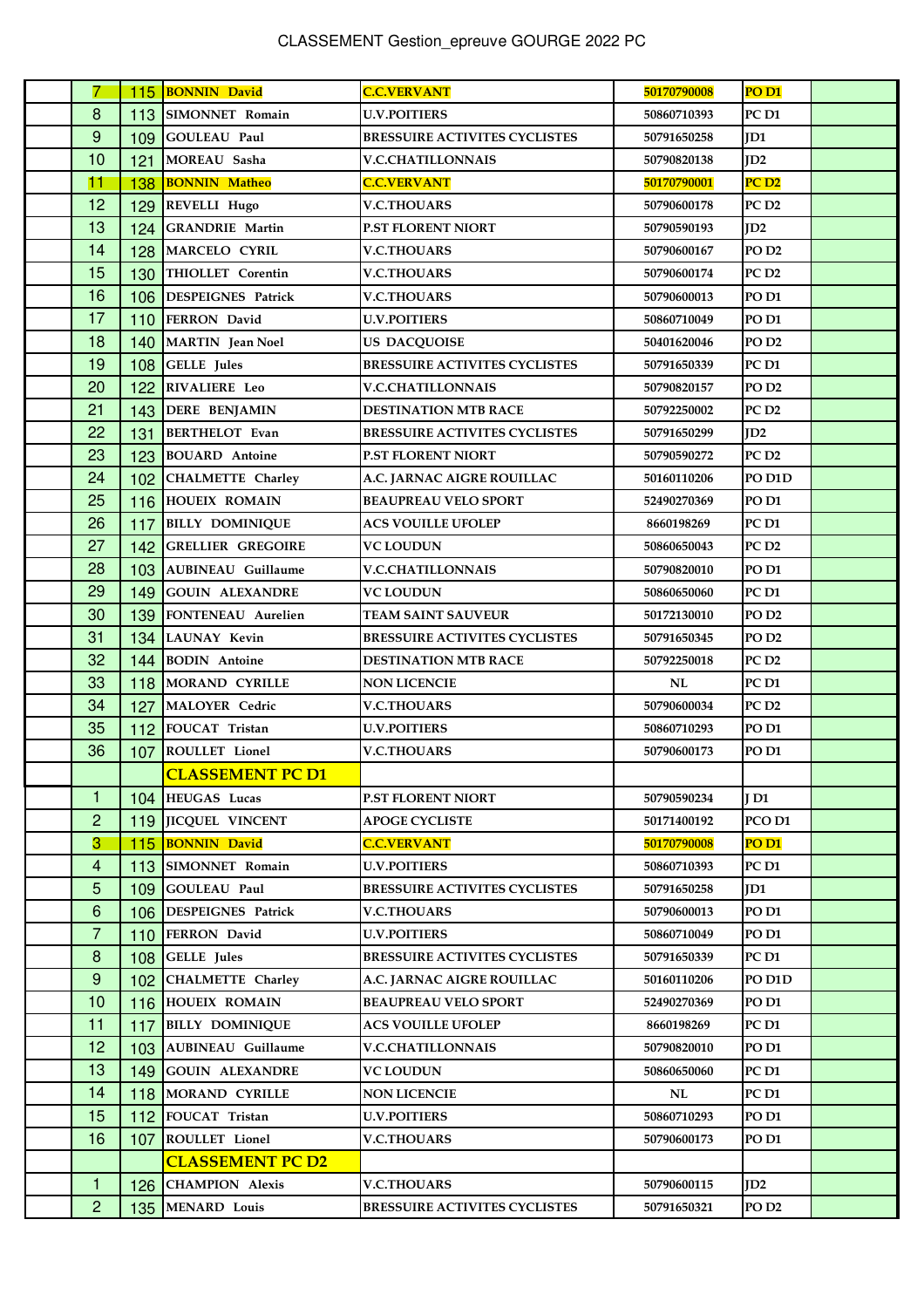| 3                |     | 132 BERTHONNEAU Damien              | <b>BRESSUIRE ACTIVITES CYCLISTES</b> | 50791650181       | PO <sub>D</sub> 2 |       |
|------------------|-----|-------------------------------------|--------------------------------------|-------------------|-------------------|-------|
| 4                |     | 133 HUGUET William                  | <b>BRESSUIRE ACTIVITES CYCLISTES</b> | 50791650348       | PC <sub>D2</sub>  |       |
| 5                | 121 | MOREAU Sasha                        | <b>V.C.CHATILLONNAIS</b>             | 50790820138       | ID2               |       |
| 6                | 138 | <b>BONNIN Matheo</b>                | <b>C.C.VERVANT</b>                   | 50170790001       | PC <sub>D2</sub>  |       |
| $\overline{7}$   |     | 129 REVELLI Hugo                    | <b>V.C.THOUARS</b>                   | 50790600178       | PC <sub>D2</sub>  |       |
| 8                |     | 124 GRANDRIE Martin                 | <b>P.ST FLORENT NIORT</b>            | 50790590193       | ID2               |       |
| $9$              |     | 128 MARCELO CYRIL                   | <b>V.C.THOUARS</b>                   | 50790600167       | PO <sub>D</sub> 2 |       |
| 10               |     | 130 THIOLLET Corentin               | <b>V.C.THOUARS</b>                   | 50790600174       | PC <sub>D2</sub>  |       |
| 11               |     | 140 MARTIN Jean Noel                | <b>US DACQUOISE</b>                  | 50401620046       | PO <sub>D</sub> 2 |       |
| 12               |     | 122 RIVALIERE Leo                   | <b>V.C.CHATILLONNAIS</b>             | 50790820157       | PO <sub>D</sub> 2 |       |
| 13               |     | 143 DERE BENJAMIN                   | <b>DESTINATION MTB RACE</b>          | 50792250002       | PC <sub>D2</sub>  |       |
| 14               | 131 | <b>BERTHELOT</b> Evan               | <b>BRESSUIRE ACTIVITES CYCLISTES</b> | 50791650299       | ID2               |       |
| 15               |     | 123 BOUARD Antoine                  | <b>P.ST FLORENT NIORT</b>            | 50790590272       | PC <sub>D2</sub>  |       |
| 16               |     | <b>142 GRELLIER GREGOIRE</b>        | <b>VC LOUDUN</b>                     | 50860650043       | PC <sub>D2</sub>  |       |
| 17               |     | 139 FONTENEAU Aurelien              | <b>TEAM SAINT SAUVEUR</b>            | 50172130010       | PO <sub>D2</sub>  |       |
| 18               |     | 134 LAUNAY Kevin                    | <b>BRESSUIRE ACTIVITES CYCLISTES</b> | 50791650345       | PO <sub>D</sub> 2 |       |
| 19               |     | 144 BODIN Antoine                   | <b>DESTINATION MTB RACE</b>          | 50792250018       | PC <sub>D2</sub>  |       |
| 20               |     | 127 MALOYER Cedric                  | <b>V.C.THOUARS</b>                   | 50790600034       | PC <sub>D2</sub>  |       |
|                  |     | <b>CLASSEMENT PC D3</b>             |                                      |                   |                   | #REF! |
| 1                |     | 165 LE HENAFF Nicolas               | <b>AC ST MICHEL</b>                  | 50162290022       | PC <sub>D3</sub>  |       |
| $\overline{2}$   |     | 154 BERTHONNEAU Ludovic             | <b>BRESSUIRE ACTIVITES CYCLISTES</b> | 50791650329       | PC <sub>D3</sub>  |       |
| $\mathbf{3}$     |     | 178 SICAUD HENRIK                   | <b>STADE MONTOIS TRI</b>             | <b>20480MV911</b> | PC <sub>D3</sub>  |       |
| 4                |     | 170 SIMON QUENTIN                   | <b>VC VIHIERSOIS</b>                 | 52490120033       | PC <sub>D3</sub>  |       |
| 5                | 150 | SOUCHET Gerard                      | <b>V.C.THOUARS</b>                   | 50790600171       | PC <sub>D3</sub>  |       |
| 6                |     | 158 BEGUIER Pierre                  | <b>VS CANTON DE BEAUVOIR</b>         | 50792220015       | PC <sub>D3</sub>  |       |
| $\overline{7}$   | 151 | DUPONT Matthieu                     | <b>V.C.ST MAIXENT</b>                | 50791170009       | PC <sub>D3</sub>  |       |
| $\boldsymbol{8}$ | 169 | DAZY Emmanuel                       | <b>TEAM SAINT SAUVEUR</b>            | 50172130071       | PC <sub>D3</sub>  |       |
| 9                | 172 | <b>CARRERE DAVID</b>                | ST JEAN DE MONTS VENDEE CYCLISME     | 52852840243       | PC <sub>D3</sub>  |       |
| 10               | 167 | <b>BIDAUD</b> Lionel                | <b>TEAM SAINT SAUVEUR</b>            | 50172130060       | PC <sub>D3</sub>  |       |
| 11               | 157 | GALLOU Mickael                      | <b>BRESSUIRE ACTIVITES CYCLISTES</b> | 50791650249       | PC <sub>D3</sub>  |       |
| 12               |     | 177 NOUZILLE PAULINE                | <b>VC ST MAIXENT UFOLEP</b>          | 7970123           | PC <sub>D3</sub>  |       |
| 13               |     | 176 NOUZILLE VINCENT                | <b>VC ST MAIXENT UFOLEP</b>          | 4328959           | PC <sub>D3</sub>  |       |
| 14               | 174 | <b>DERE</b> Ludovic                 | VC ST MAIXENT                        | 50791170076       | PC D3             |       |
| 15               |     | 162 BERNARD Laurent                 | <b>U.V.POITIERS</b>                  | 50860710330       | PC <sub>D3</sub>  |       |
| 16               |     | 168 BIDAUD Patrice                  | <b>TEAM SAINT SAUVEUR</b>            | 50172130061       | PC <sub>D3</sub>  |       |
| 17               |     | 159 LANGLOIS Pascal                 | <b>V.C.LOUDUN</b>                    | 50860650023       | PC <sub>D3</sub>  |       |
| 18               |     | 155 BLANCHET Damien                 | <b>BRESSUIRE ACTIVITES CYCLISTES</b> | 50791650346       | PC <sub>D3</sub>  |       |
| 19               | 156 | CORNUAULT David                     | <b>BRESSUIRE ACTIVITES CYCLISTES</b> | 50791650347       | PC D3             |       |
| 20               | 179 | MILASSEAU Damien                    | <b>BRESSUIRE ACTIVITES CYCLISTES</b> | 50791650341       | PC <sub>D3</sub>  |       |
| 21               |     | 175 NAULEAU OLIVIER                 | <b>NON LICENCIE</b>                  |                   | PC <sub>D3</sub>  |       |
| 22               |     | 163 MARCADIER Sylvain               | <b>A.C.NEUVILLE</b>                  | 50861920024       | PC <sub>D3</sub>  |       |
| 23               | 173 | <b>COGNY CLEMENT</b>                | <b>AC NEUVILLE UFOLEP</b>            | 8690249151        | PC <sub>D3</sub>  |       |
| 24               |     | 153 NICAUD Bertrand                 | <b>V.C.ST MAIXENT</b>                | 50791170084       | PC <sub>D3</sub>  |       |
| 25               | 164 | SCHOUMAKER JEAN CHRISTOA.C.NEUVILLE |                                      | 50861920032       | PC D3             |       |
| 26               |     | 166 PIETTE Fabrice                  | <b>V.C.CHARENTE OCEAN</b>            | 50170300129       | PC D3             |       |
|                  |     | <b>CLASSEMENT D4</b>                |                                      |                   |                   |       |
| 1                | 183 | <b>BIRONNEAU</b> Eric               | <b>DESTINATION MTB RACE</b>          | 50792250011       | PC <sub>D4</sub>  |       |
| $\overline{2}$   | 184 | TRICHET Bernard                     | <b>V.C.CHARENTE OCEAN</b>            | 50170300063       | PC D4             |       |
| 3                | 188 | <b>SENSIQUE JACQUES</b>             | <b>TEAM SAINT SAUVEUR</b>            | 50172130025       | PC D4             |       |
| 4                |     | 186 BIDAUD Francis                  | <b>NON LICENCIE</b>                  | NL                | PC <sub>D4</sub>  |       |